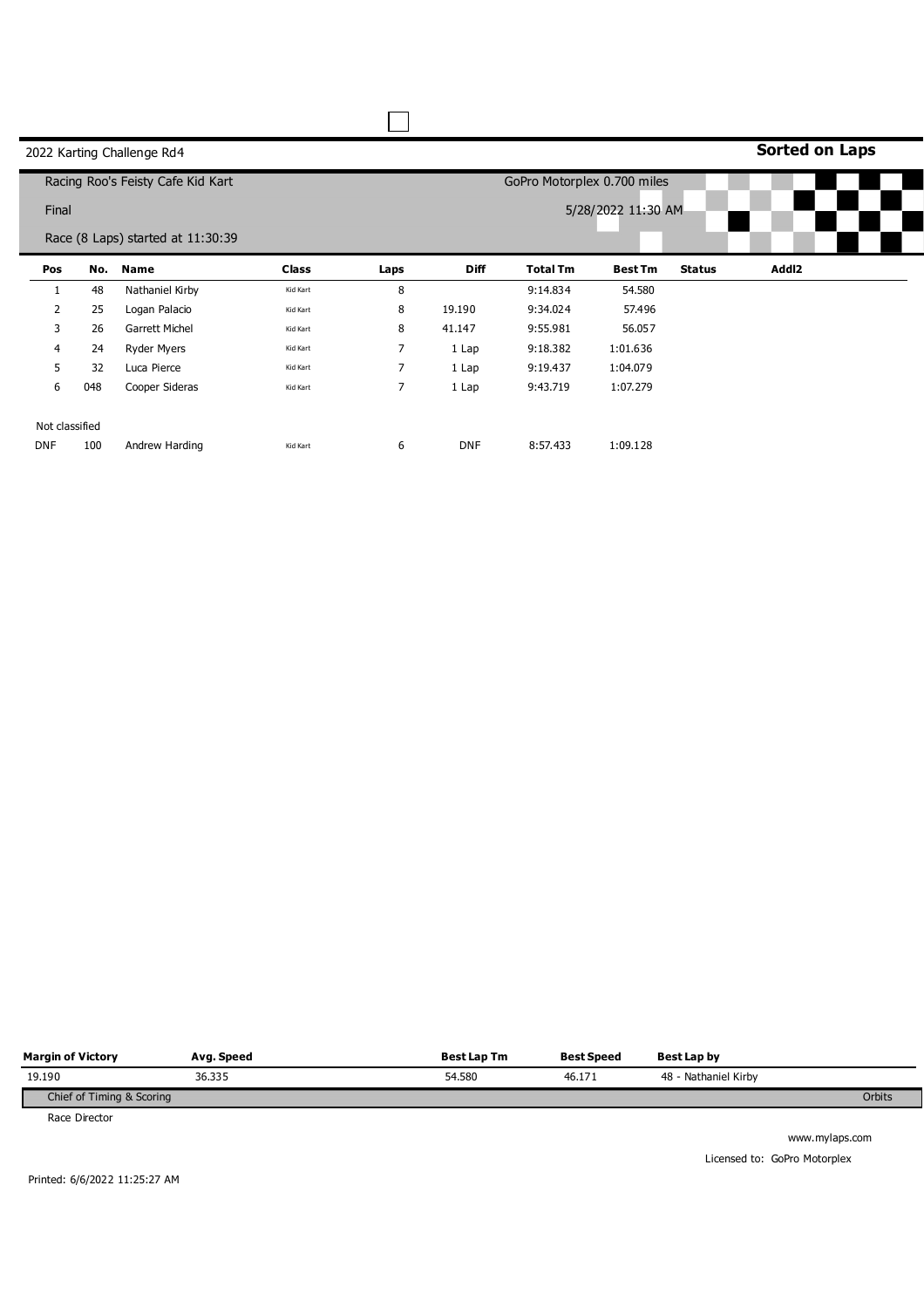**Sorted on Laps**

|                |     | Kart Carolina Briggs Cadet         |                    | GoPro Motorplex 0.700 miles |             |                 |                    |               |       |  |
|----------------|-----|------------------------------------|--------------------|-----------------------------|-------------|-----------------|--------------------|---------------|-------|--|
|                |     |                                    |                    |                             |             |                 |                    |               |       |  |
| Final          |     |                                    |                    |                             |             |                 | 5/28/2022 11:45 AM |               |       |  |
|                |     | Race (13 Laps) started at 11:45:48 |                    |                             |             |                 |                    |               |       |  |
| Pos            | No. | <b>Name</b>                        | <b>Class</b>       | Laps                        | <b>Diff</b> | <b>Total Tm</b> | <b>Best Tm</b>     | <b>Status</b> | Addl2 |  |
| $\mathbf{1}$   | 262 | Keelan Harvick                     | Briggs LO206 Cadet | 13                          |             | 13:13.072       | 56.943             |               |       |  |
| 2              | 125 | Lucas Palacio                      | Briggs LO206 Cadet | 13                          | 0.323       | 13:13.395       | 56.758             |               |       |  |
| 3              | 444 | Bowen Greene                       | Briggs LO206 Cadet | 13                          | 0.328       | 13:13.400       | 57.276             |               |       |  |
| 4              | 26  | Samuel Newell                      | Briggs LO206 Cadet | 13                          | 0.619       | 13:13.691       | 57.312             |               |       |  |
| 5              | 29  | <b>Travis Pettit</b>               | Briggs LO206 Cadet | 13                          | 0.696       | 13:13.768       | 57.144             |               |       |  |
| 6              | 440 | Carter McMurray                    | Briggs LO206 Cadet | 13                          | 0.801       | 13:13.873       | 56.807             |               |       |  |
| 7              | 90  | Charles Applegate                  | Briggs LO206 Cadet | 13                          | 0.882       | 13:13.954       | 57.125             |               |       |  |
| 8              | 48  | Asher Donnelly                     | Briggs LO206 Cadet | 13                          | 0.968       | 13:14.040       | 57.383             |               |       |  |
| 9              | 23  | Kai Mars                           | Briggs LO206 Cadet | 13                          | 1.779       | 13:14.851       | 57.138             |               |       |  |
| 10             | 410 | Henry Taylor                       | Briggs LO206 Cadet | 13                          | 17.771      | 13:30.843       | 57.369             |               |       |  |
| 11             | 36  | <b>Holden Myers</b>                | Briggs LO206 Cadet | 13                          | 18.334      | 13:31.406       | 58.459             |               |       |  |
| 12             | 13  | Luke Allen                         | Briggs LO206 Cadet | 13                          | 20.060      | 13:33.132       | 58.741             |               |       |  |
| 13             | 448 | Parker Ives                        | Briggs LO206 Cadet | 13                          | 22.550      | 13:35.622       | 58.337             |               |       |  |
| 14             | 96  | Ryan Sukeena                       | Briggs LO206 Cadet | 13                          | 28.185      | 13:41.257       | 58.276             |               |       |  |
| 15             | 7   | Oliver Paludo                      | Briggs LO206 Cadet | 13                          | 29.263      | 13:42.335       | 59.278             |               |       |  |
| 16             | 275 | <b>Bradi Beegle</b>                | Briggs LO206 Cadet | 13                          | 29.936      | 13:43.008       | 58.281             |               |       |  |
| 17             | 22  | Parker Stewart                     | Briggs LO206 Cadet | 13                          | 32.287      | 13:45.359       | 59.281             |               |       |  |
| Not classified |     |                                    |                    |                             |             |                 |                    |               |       |  |
| <b>DNF</b>     | 33  | Walker Yarnot                      | Briggs LO206 Cadet | 12                          | <b>DNF</b>  | 12:31.678       | 58.557             |               |       |  |
| <b>DNF</b>     | 30  | Maverick White                     | Briggs LO206 Cadet | 12                          | <b>DNF</b>  | 12:32.423       | 58.934             |               |       |  |
| <b>DNF</b>     | 89  | Joseph Saddington                  | Briggs LO206 Cadet |                             | <b>DNF</b>  | 37.816          |                    |               |       |  |
| <b>DNF</b>     | 69  | Jayce Kitzmiller                   | Briggs LO206 Cadet |                             | <b>DNF</b>  | 38.883          |                    |               |       |  |
| <b>DNS</b>     | 4   | Canon Love                         | Briggs LO206 Cadet |                             | <b>DNS</b>  |                 |                    |               |       |  |

 $\Box$ 

| <b>Margin of Victory</b>    | Avg. Speed | <b>Best Lap Tm</b> | <b>Best Speed</b> | Best Lap by         |        |
|-----------------------------|------------|--------------------|-------------------|---------------------|--------|
| 0.323                       | 41.308     | 56.758             | 44.399            | 125 - Lucas Palacio |        |
| Chief of Timing & Scoring   |            |                    |                   |                     | Orbits |
| $\sim$ $\sim$ $\sim$ $\sim$ |            |                    |                   |                     |        |

Race Director

Printed: 6/6/2022 11:23:36 AM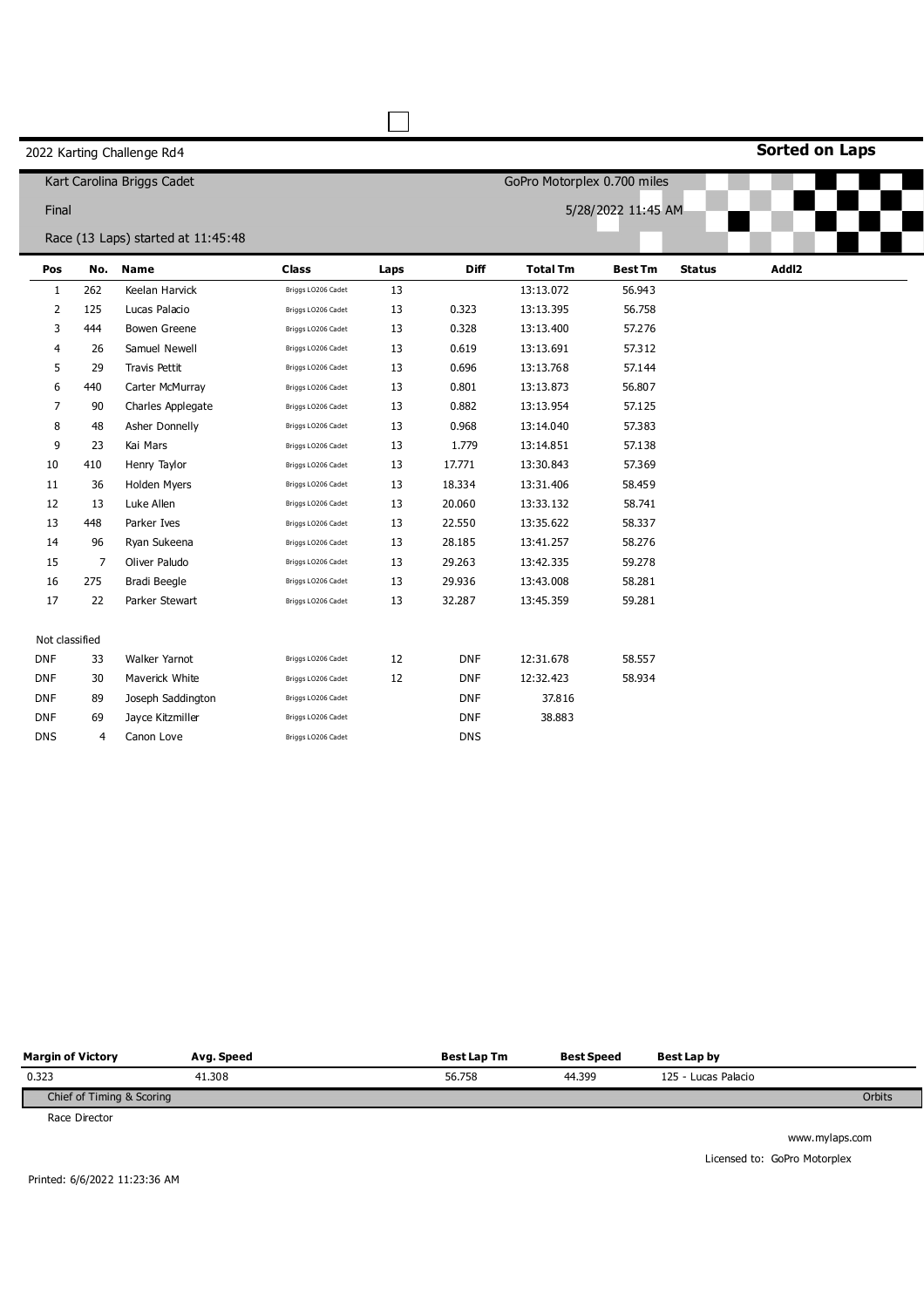**Sorted on Laps**

|                |     | Sunoco Race Fuels Briggs Junior    | GoPro Motorplex 0.700 miles |                    |             |                 |                |               |       |  |  |  |
|----------------|-----|------------------------------------|-----------------------------|--------------------|-------------|-----------------|----------------|---------------|-------|--|--|--|
|                |     |                                    |                             | 5/28/2022 12:02 PM |             |                 |                |               |       |  |  |  |
| Final          |     |                                    |                             |                    |             |                 |                |               |       |  |  |  |
|                |     | Race (13 Laps) started at 12:07:48 |                             |                    |             |                 |                |               |       |  |  |  |
| Pos            | No. | <b>Name</b>                        | <b>Class</b>                | Laps               | <b>Diff</b> | <b>Total Tm</b> | <b>Best Tm</b> | <b>Status</b> | Addl2 |  |  |  |
| 1              | 77  | Spencer Conrad                     | Briggs LO206 Junior         | 13                 |             | 13:26.476       | 56.857         |               |       |  |  |  |
| $\overline{2}$ | 10  | Will Loller                        | Briggs LO206 Junior         | 13                 | 0.223       | 13:26.699       | 56.858         |               |       |  |  |  |
| 3              | 319 | Christopher McKeithan              | Briggs LO206 Junior         | 13                 | 0.322       | 13:26.798       | 56.788         |               |       |  |  |  |
| 4              | 66  | Katie Yonchuk                      | Briggs LO206 Junior         | 13                 | 0.443       | 13:26.919       | 56.775         |               |       |  |  |  |
| 5              | 021 | Hudson Brown                       | Briggs LO206 Junior         | 13                 | 5.205       | 13:31.681       | 57.374         |               |       |  |  |  |
| 6              | 4   | Jacob Williams                     | Briggs LO206 Junior         | 13                 | 5.256       | 13:31.732       | 57.374         |               |       |  |  |  |
| 7              | 216 | Jared Clarke                       | Briggs LO206 Junior         | 13                 | 11.643      | 13:38.119       | 57.580         |               |       |  |  |  |
| 8              | 258 | Nathan Guerreiro                   | Briggs LO206 Junior         | 13                 | 11.746      | 13:38.222       | 57.672         |               |       |  |  |  |
| 9              | 01  | Sawyer St Clair                    | Briggs LO206 Junior         | 13                 | 12.004      | 13:38.480       | 57.467         |               |       |  |  |  |
| 10             | 11  | Austin Johnson                     | Briggs LO206 Junior         | 13                 | 12.079      | 13:38.555       | 57.749         |               |       |  |  |  |
| 11             | 218 | Carter Lawson                      | Briggs LO206 Junior         | 13                 | 22.347      | 13:48.823       | 58.359         |               |       |  |  |  |
| 12             | 619 | <b>Tyler Dolack</b>                | Briggs LO206 Junior         | 13                 | 22.653      | 13:49.129       | 58.426         |               |       |  |  |  |
| 13             | 02  | Clay Bowman                        | Briggs LO206 Junior         | 13                 | 22.868      | 13:49.344       | 58.474         |               |       |  |  |  |
| 14             | 28  | CJ Bowman                          | Briggs LO206 Junior         | 13                 | 23.273      | 13:49.749       | 58.503         |               |       |  |  |  |
|                |     |                                    |                             |                    |             |                 |                |               |       |  |  |  |
| Not classified |     |                                    |                             |                    |             |                 |                |               |       |  |  |  |
| <b>DNF</b>     | 8   | Karston Tuell                      | Briggs LO206 Junior         | 8                  | <b>DNF</b>  | 9:37.597        | 1:01.572       |               |       |  |  |  |
| <b>DNF</b>     | 54  | Ian Spencer                        | Briggs LO206 Junior         | $\overline{7}$     | <b>DNF</b>  | 8:08.920        | 1:00.971       |               |       |  |  |  |
| <b>DNF</b>     | 99  | Connor Kelly                       | Briggs LO206 Junior         |                    | <b>DNF</b>  | 56.428          |                |               |       |  |  |  |
| <b>DNF</b>     | 33  | <b>Brock Knowles</b>               | Briggs LO206 Junior         |                    | <b>DNF</b>  | 56.788          |                |               |       |  |  |  |

П

| <b>Margin of Victory</b>  | Avg. Speed | <b>Best Lap Tm</b> | <b>Best Speed</b> | Best Lap by        |        |
|---------------------------|------------|--------------------|-------------------|--------------------|--------|
| 0.223                     | 40.621     | 56.775             | 44.386            | 66 - Katie Yonchuk |        |
| Chief of Timing & Scoring |            |                    |                   |                    | Orbits |
| .                         |            |                    |                   |                    |        |

Race Director

www.mylaps.com Licensed to: GoPro Motorplex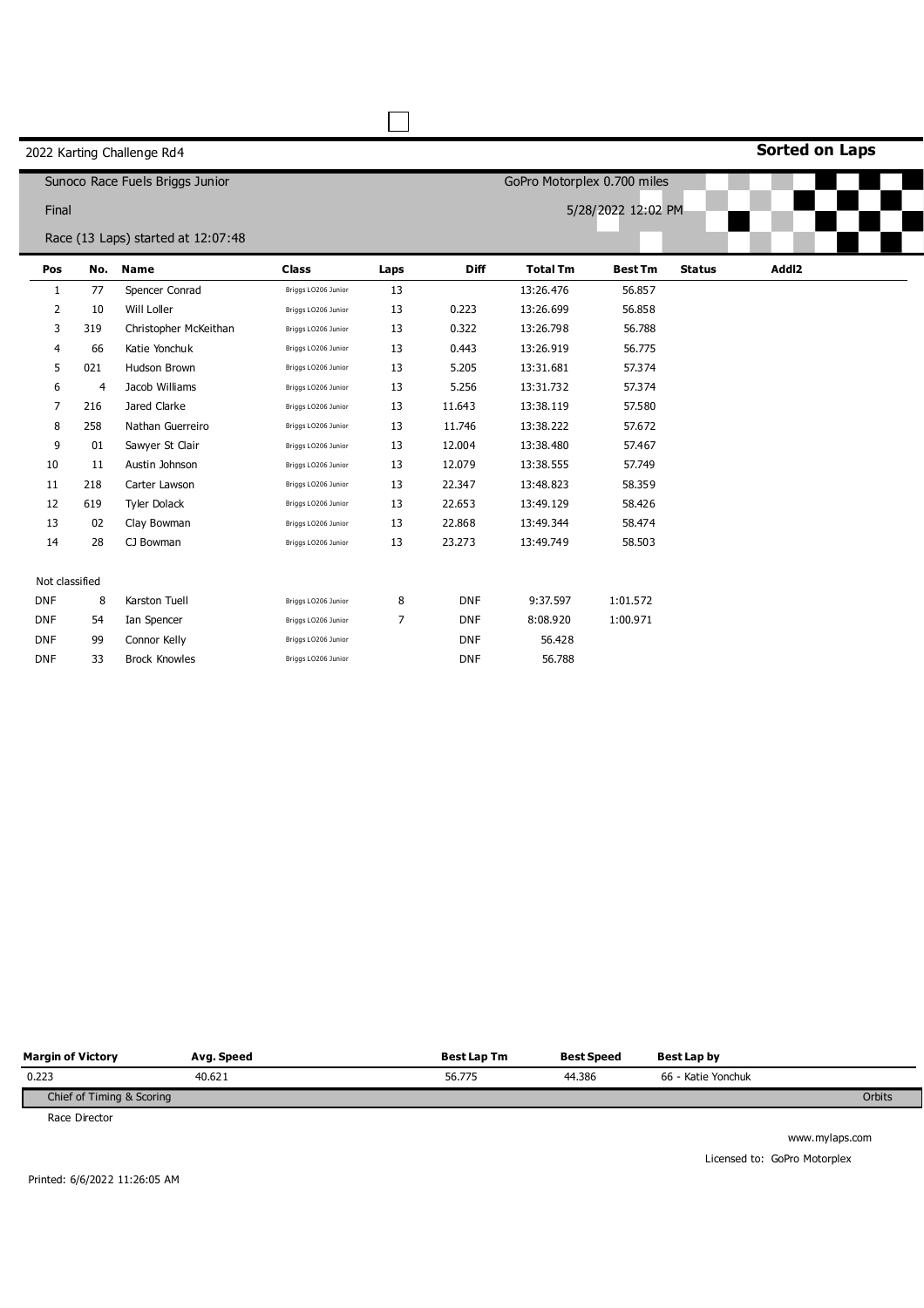**Sorted on Laps**

|                |                | Big Tiny's BBQ Briggs Heavy        |                      |      |                | GoPro Motorplex 0.700 miles |                |               |       |  |  |
|----------------|----------------|------------------------------------|----------------------|------|----------------|-----------------------------|----------------|---------------|-------|--|--|
| Final          |                |                                    |                      |      |                | 5/28/2022 12:17 PM          |                |               |       |  |  |
|                |                |                                    |                      |      |                |                             |                |               |       |  |  |
|                |                | Race (14 Laps) started at 12:26:21 |                      |      |                |                             |                |               |       |  |  |
| Pos            | No.            | <b>Name</b>                        | <b>Class</b>         | Laps | <b>Diff</b>    | <b>Total Tm</b>             | <b>Best Tm</b> | <b>Status</b> | Addl2 |  |  |
| 1              | 417            | Matthew Turner                     | Briggs LO206 Heavy 3 | 14   |                | 13:53.970                   | 56.492         |               |       |  |  |
| 2              | 26             | Victor Turner                      | Briggs LO206 Heavy 3 | 14   | 1.276          | 13:55.246                   | 56.522         |               |       |  |  |
| 3              | 39             | Dylan Amundsen                     | Briggs LO206 Heavy 3 | 14   | 2.992          | 13:56.962                   | 56.710         |               |       |  |  |
| 4              | 99             | Connor Yonchuk                     | Briggs LO206 Heavy 3 | 14   | 3.063          | 13:57.033                   | 56.714         |               |       |  |  |
| 5              | 11             | Todd Baron                         | Briggs LO206 Heavy 3 | 14   | 10.181         | 14:04.151                   | 57.170         |               |       |  |  |
| 6              | 27             | George Wheeler                     | Briggs LO206 Heavy 3 | 14   | 11.637         | 14:05.607                   | 56.468         |               |       |  |  |
| $\overline{7}$ | 96             | Chase Anderson                     | Briggs LO206 Heavy 3 | 14   | 12.430         | 14:06.400                   | 56.986         |               |       |  |  |
| 8              | 3              | <b>Brian McCann</b>                | Briggs LO206 Heavy 3 | 14   | 12.557         | 14:06.527                   | 57.116         |               |       |  |  |
| 9              | $\overline{2}$ | Derek Sokol                        | Briggs LO206 Heavy 3 | 14   | 16.223         | 14:10.193                   | 57.350         |               |       |  |  |
| 10             | 55             | Carson Craig                       | Briggs LO206 Heavy 3 | 14   | 20.912         | 14:14.882                   | 57.847         |               |       |  |  |
| 11             | 45             | <b>Tristan Loidl</b>               | Briggs LO206 Heavy 3 | 14   | 27.713         | 14:21.683                   | 57.994         |               |       |  |  |
| 12             | $\mathbf{1}$   | Chris Hamilton                     | Briggs LO206 Heavy 3 | 14   | 53.860         | 14:47.830                   | 59.675         |               |       |  |  |
| 13             | 77             | Larry McCann                       | Briggs LO206 Heavy 3 | 14   | 56.879         | 14:50.849                   | 58.293         |               |       |  |  |
| 14             | 811            | Bert Nash                          | Briggs LO206 Heavy 3 | 14   | 58.789         | 14:52.759                   | 1:00.508       |               |       |  |  |
|                |                |                                    |                      |      |                |                             |                |               |       |  |  |
| Not classified |                |                                    |                      |      |                |                             |                |               |       |  |  |
| <b>DNF</b>     | 06             | Chris Cirillo                      | Briggs LO206 Heavy 3 | 11   | <b>DNF</b>     | 11:07.115                   | 56.793         |               |       |  |  |
| <b>DNF</b>     | 24             | Rafael Leon                        | Briggs LO206 Heavy 3 | 10   | <b>DNF</b>     | 10:07.845                   | 56.808         |               |       |  |  |
| <b>DNF</b>     | 23             | Tim Skinner                        | Briggs LO206 Heavy 3 | 4    | <b>DNF</b>     | 4:28.147                    | 57.037         |               |       |  |  |
| <b>DNF</b>     | 31             | Collin Jarrell                     | Briggs LO206 Heavy 3 | 4    | <b>DNF</b>     | 4:28.643                    | 57.603         |               |       |  |  |
| <b>DNF</b>     | 6              | Jack Sukeena                       | Briggs LO206 Heavy 3 | 4    | <b>DNF</b>     | 4:28.738                    | 57.507         |               |       |  |  |
| DQ             | 08             | Collin Miller                      | Briggs LO206 Heavy 3 | 14   | DQ             | 14:04.251                   | 57.081         |               |       |  |  |
| DO             | 43             | nick loden                         | Briggs LO206 Heavy 3 | 14   | D <sub>Q</sub> | 14:21.129                   | 57.962         |               |       |  |  |

┌─

Announcements 08-DQ for failing scales 43-DQ for failing scales

| <b>Margin of Victory</b>  | Avg. Speed | <b>Best Lap Tm</b> | <b>Best Speed</b> | Best Lap by         |        |
|---------------------------|------------|--------------------|-------------------|---------------------|--------|
| 1.276                     | 42.304     | 56.468             | 44.627            | 27 - George Wheeler |        |
| Chief of Timing & Scoring |            |                    |                   |                     | Orbits |

Race Director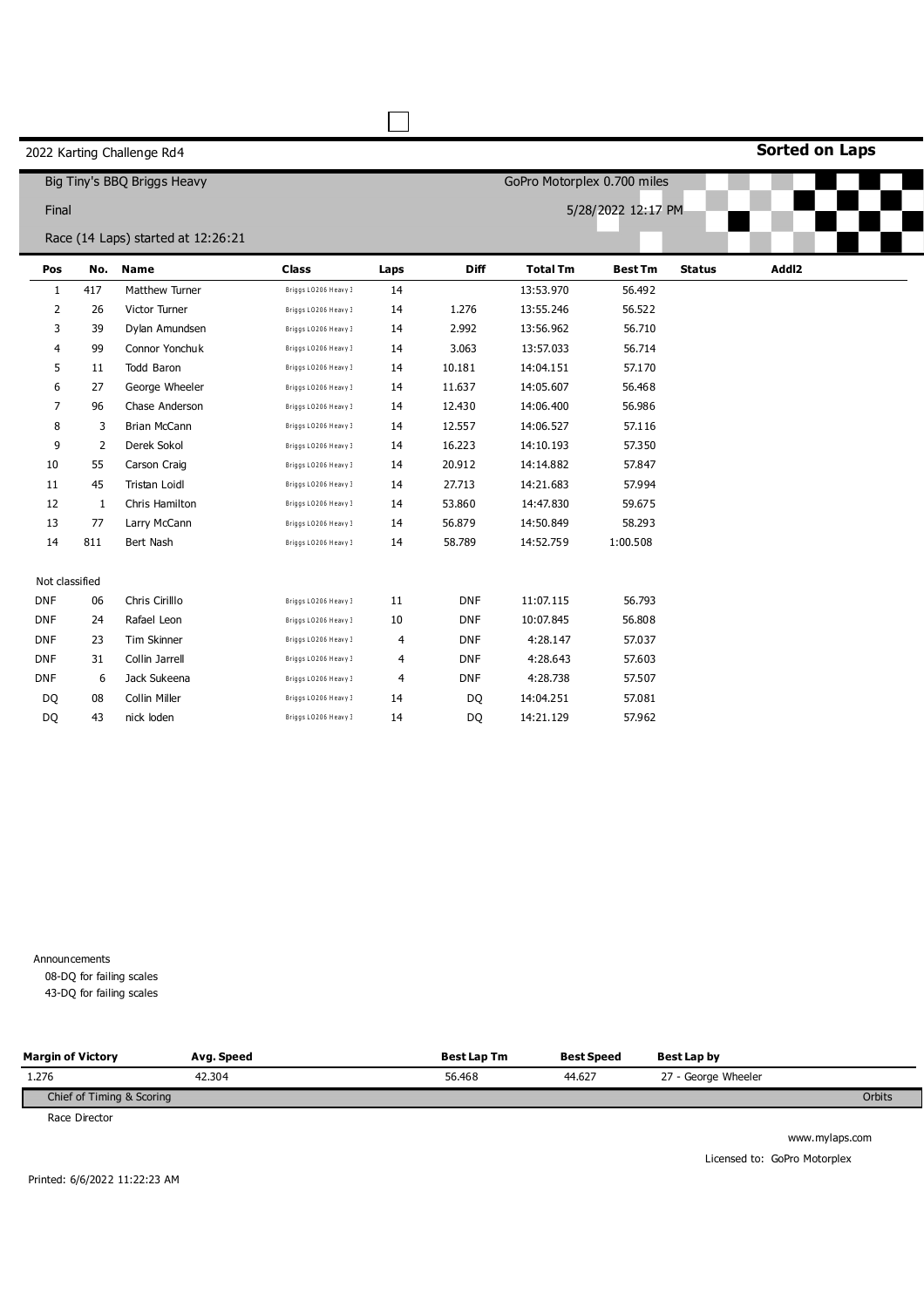|     |       | 2022 Karting Challenge Rd4         |                    |      |                    |                             |                |               | <b>Sorted on Laps</b> |  |  |
|-----|-------|------------------------------------|--------------------|------|--------------------|-----------------------------|----------------|---------------|-----------------------|--|--|
|     |       | MG Tires IAME Junior               |                    |      |                    | GoPro Motorplex 0.700 miles |                |               |                       |  |  |
|     | Final |                                    |                    |      | 5/28/2022 12:34 PM |                             |                |               |                       |  |  |
|     |       | Race (14 Laps) started at 12:49:23 |                    |      |                    |                             |                |               |                       |  |  |
| Pos |       | No. Name                           | <b>Class</b>       | Laps | <b>Diff</b>        | <b>Total Tm</b>             | <b>Best Tm</b> | <b>Status</b> | Addl2                 |  |  |
|     | 821   | Anthony Rivera                     | <b>IAME Junior</b> | 14   |                    | 12:34.046                   | 49.998         |               |                       |  |  |
| 2   | 712   | <b>Olivier Piatek</b>              | <b>IAME Junior</b> | 14   | 0.070              | 12:34.116                   | 49.981         |               |                       |  |  |
| 3   | 240   | Gabe Spencer                       | <b>IAME Junior</b> | 14   | 0.319              | 12:34.365                   | 49.969         |               |                       |  |  |

| <b>Margin of Victory</b>  | Avg. Speed | <b>Best Lap Tm</b> | <b>Best Speed</b> | Best Lap by        |        |
|---------------------------|------------|--------------------|-------------------|--------------------|--------|
| 0.070                     | 46.788     | 49.969             | 50.431            | 240 - Gabe Spencer |        |
| Chief of Timing & Scoring |            |                    |                   |                    | Orbits |
| Race Director             |            |                    |                   |                    |        |

Printed: 6/6/2022 11:24:23 AM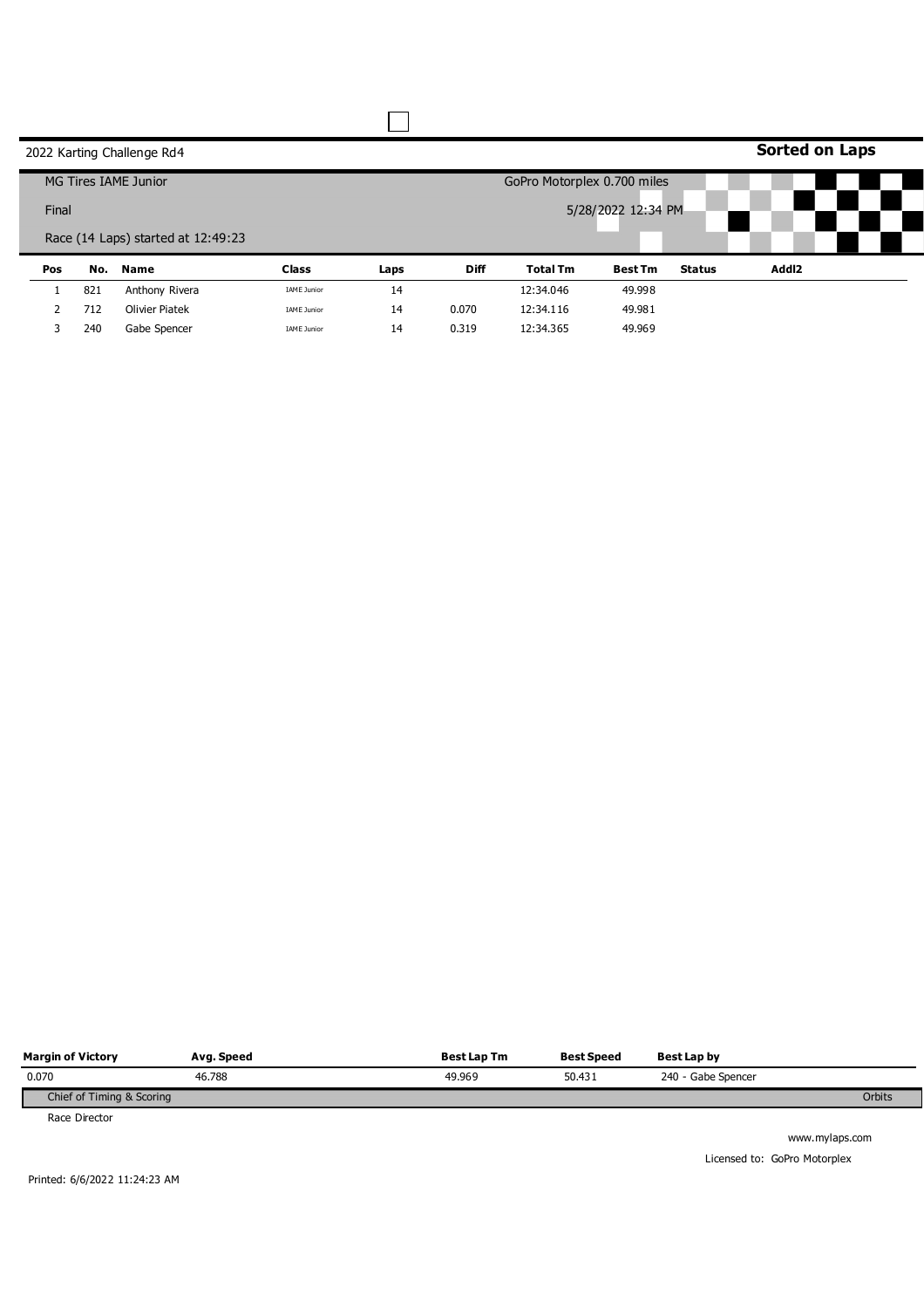**Sorted on Laps**

|                |             | Race City Locksmiths KA100 Senior  |              |                |             | GoPro Motorplex 0.700 miles |                    |               |       |  |
|----------------|-------------|------------------------------------|--------------|----------------|-------------|-----------------------------|--------------------|---------------|-------|--|
| Final          |             |                                    |              |                |             |                             | 5/28/2022 12:51 PM |               |       |  |
|                |             | Race (15 Laps) started at 13:04:33 |              |                |             |                             |                    |               |       |  |
| Pos            | No.         | <b>Name</b>                        | <b>Class</b> | Laps           | <b>Diff</b> | <b>Total Tm</b>             | <b>Best Tm</b>     | <b>Status</b> | Addl2 |  |
| $\mathbf{1}$   | 992         | Mike McAndrews                     | KA100 Senior | 15             |             | 13:32.795                   | 50.600             |               |       |  |
| $\overline{2}$ | 990         | Aiden Levy                         | KA100 Senior | 15             | 0.248       | 13:33.043                   | 50.451             |               |       |  |
| 3              | 930         | <b>Brooke Nachtmann</b>            | KA100 Senior | 15             | 0.591       | 13:33.386                   | 50.483             |               |       |  |
| 4              | 17          | Dalton Hannibal Hanes              | KA100 Senior | 15             | 0.761       | 13:33.556                   | 50.427             |               |       |  |
| 5              | 10          | Andrew Bujdoso                     | KA100 Senior | 15             | 0.867       | 13:33.662                   | 50.530             |               |       |  |
| 6              | 954         | Will Robusto                       | KA100 Senior | 15             | 1.075       | 13:33.870                   | 50.492             |               |       |  |
| 7              | 987         | Jack Bierman                       | KA100 Senior | 15             | 4.881       | 13:37.676                   | 50.589             |               |       |  |
| 8              | 903         | Aiden Hatcher                      | KA100 Senior | 15             | 5.700       | 13:38.495                   | 50.513             |               |       |  |
| 9              | 28          | Alex Delemo III                    | KA100 Senior | 15             | 6.283       | 13:39.078                   | 50.756             |               |       |  |
| 10             | 883         | Grayson Upchurch III               | KA100 Senior | 15             | 6.812       | 13:39.607                   | 50.666             |               |       |  |
| 11             | 941         | Emory Lyda                         | KA100 Senior | 15             | 7.272       | 13:40.067                   | 50.885             |               |       |  |
| 12             | 229         | <b>Byron Daley</b>                 | KA100 Senior | 15             | 7.445       | 13:40.240                   | 50.890             |               |       |  |
| 13             | 932         | Seth Stowe                         | KA100 Senior | 15             | 10.251      | 13:43.046                   | 50.834             |               |       |  |
| 14             | 993         | Vance Bowersock                    | KA100 Senior | 15             | 10.451      | 13:43.246                   | 51.050             |               |       |  |
| 15             | 5           | Ryan Casner                        | KA100 Senior | 15             | 10.642      | 13:43.437                   | 51.040             |               |       |  |
| 16             | 46          | Bryan Danieli                      | KA100 Senior | 15             | 10.941      | 13:43.736                   | 50.894             |               |       |  |
| 17             | 18          | Talan Drake                        | KA100 Senior | 15             | 15.892      | 13:48.687                   | 50.636             | Concord Nc    |       |  |
| 18             | $\mathbf 0$ | Jack Sparrow                       | KA100 Senior | 15             | 22.164      | 13:54.959                   | 51.797             |               |       |  |
| 19             | 72          | Jenson Wagner                      | KA100 Senior | 15             | 22.411      | 13:55.206                   | 51.692             |               |       |  |
| 20             | 944         | Liam Kelly                         | KA100 Senior | 15             | 26.649      | 13:59.444                   | 51.951             |               |       |  |
| 21             | 29          | Anthony Lam                        | KA100 Senior | 15             | 35.840      | 14:08.635                   | 52.179             |               |       |  |
|                |             |                                    |              |                |             |                             |                    |               |       |  |
| Not classified |             |                                    |              |                |             |                             |                    |               |       |  |
| <b>DNF</b>     | 950         | Carter Beegle                      | KA100 Senior | 8              | <b>DNF</b>  | 7:44.160                    | 51.093             |               |       |  |
| <b>DNF</b>     | 931         | <b>Trevor Watson</b>               | KA100 Senior | $\overline{2}$ | <b>DNF</b>  | 2:33.785                    | 51.411             |               |       |  |

 $\Box$ 

| <b>Margin of Victory</b>  | Avg. Speed | <b>Best Lap Tm</b> | <b>Best Speed</b> | Best Lap by                |        |
|---------------------------|------------|--------------------|-------------------|----------------------------|--------|
| 0.248                     | 46.506     | 50.427             | 49.973            | 17 - Dalton Hannibal Hanes |        |
| Chief of Timing & Scoring |            |                    |                   |                            | Orbits |
|                           |            |                    |                   |                            |        |

Race Director

www.mylaps.com Licensed to: GoPro Motorplex

Printed: 6/6/2022 11:25:04 AM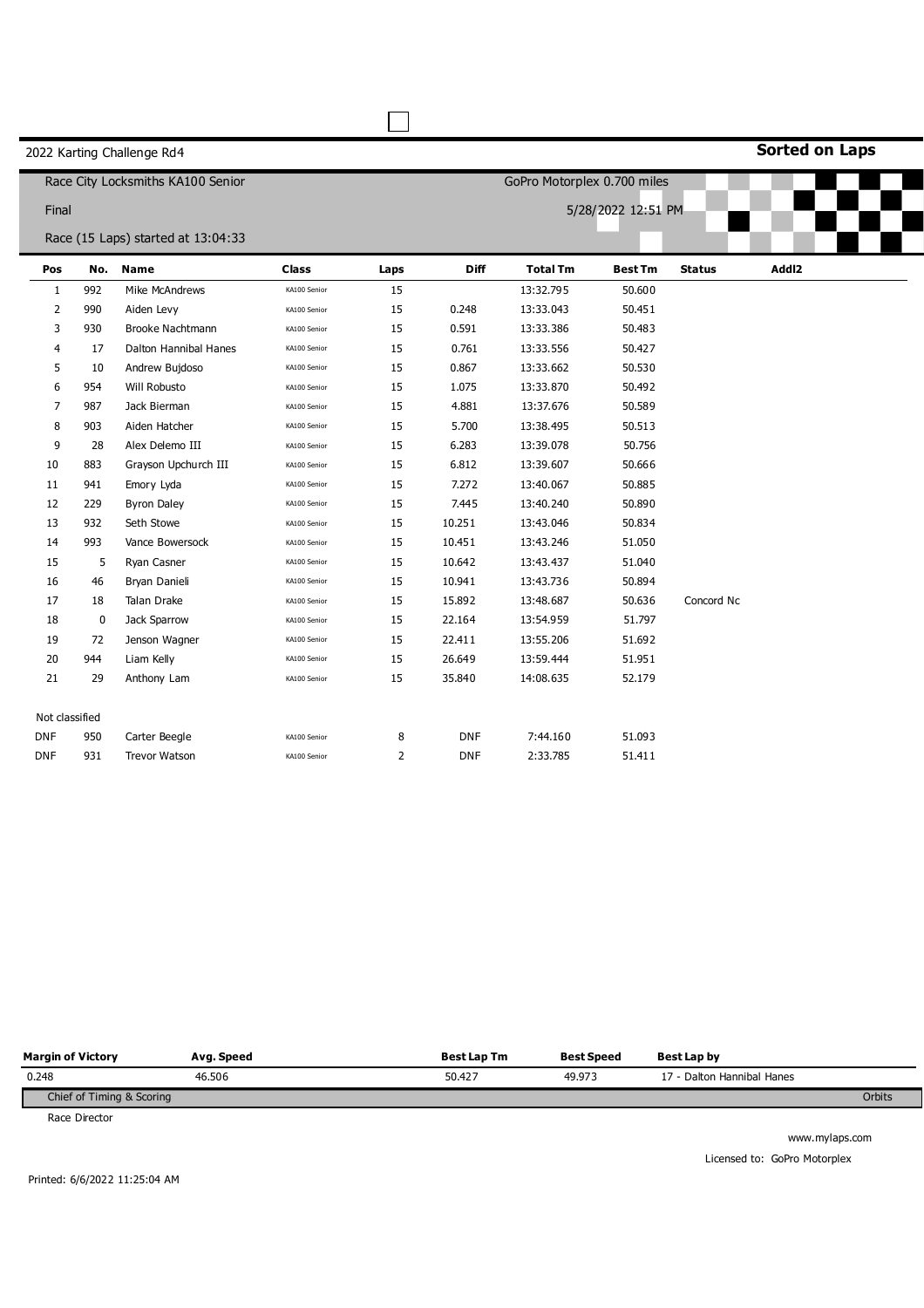# **Sorted on Laps**

|                |     | Cook Out Micro Swift               |                         |      |             | GoPro Motorplex 0.700 miles |                    |               |       |
|----------------|-----|------------------------------------|-------------------------|------|-------------|-----------------------------|--------------------|---------------|-------|
| Final          |     |                                    |                         |      |             |                             | 5/28/2022 05:45 PM |               |       |
|                |     |                                    |                         |      |             |                             |                    |               |       |
|                |     | Race (13 Laps) started at 17:46:20 |                         |      |             |                             |                    |               |       |
| Pos            | No. | <b>Name</b>                        | <b>Class</b>            | Laps | <b>Diff</b> | <b>Total Tm</b>             | <b>Best Tm</b>     | <b>Status</b> | Addl2 |
| 1              | 48  | Parker Ives                        | <b>IAME Micro Swift</b> | 13   |             | 13:09.704                   | 54.980             |               |       |
| $\overline{2}$ | 36  | Holden Myers                       | <b>IAME Micro Swift</b> | 13   | 0.016       | 13:09.720                   | 54.952             |               |       |
| 3              | 81  | Joseph Saddington                  | <b>IAME Micro Swift</b> | 13   | 0.595       | 13:10.299                   | 55.057             |               |       |
| 4              | 4   | <b>Bowen Greene</b>                | <b>IAME Micro Swift</b> | 13   | 1.633       | 13:11.337                   | 55.180             |               |       |
| 5              | 3   | Benjamin Bagwell                   | <b>IAME Micro Swift</b> | 13   | 3.137       | 13:12.841                   | 55.133             |               |       |
| 6              | 54  | Cade Wolfe                         | IAME Micro Swift        | 13   | 10.403      | 13:20.107                   | 54.726             |               |       |
| 7              | 112 | <b>Bryson Scales</b>               | <b>IAME Micro Swift</b> | 13   | 15.673      | 13:25.377                   | 56.008             |               |       |
| 8              | 30  | Maverick White                     | <b>IAME Micro Swift</b> | 13   | 0.351       | 13:10.055                   | 54.957             |               |       |
| 9              | 73  | Jayden Bennett                     | <b>IAME Micro Swift</b> | 13   | 16.208      | 13:25.912                   | 56.312             |               |       |
| 10             | 88  | Riley Dobbelaer                    | IAME Micro Swift        | 13   | 21.361      | 13:31.065                   | 56.602             |               |       |
| 11             | 22  | Parker Stewart                     | IAME Micro Swift        | 13   | 37.122      | 13:46.826                   | 57.698             |               |       |
| 12             | 29  | Christian Reiter                   | <b>IAME Micro Swift</b> | 13   | 38.005      | 13:47.709                   | 57.606             |               |       |
| 13             | 15  | <b>Wyatt Michel</b>                | <b>IAME Micro Swift</b> | 12   | 1 Lap       | 13:20.135                   | 59.346             |               |       |

Announcements

0 30-5 position penalty for avoidable contact w/54

| <b>Margin of Victory</b>  | Avg. Speed | <b>Best Lap Tm</b> | <b>Best Speed</b> | Best Lap by     |        |
|---------------------------|------------|--------------------|-------------------|-----------------|--------|
| 0.016                     | 41.484     | 54.726             | 46.048            | 54 - Cade Wolfe |        |
| Chief of Timing & Scoring |            |                    |                   |                 | Orbits |

Race Director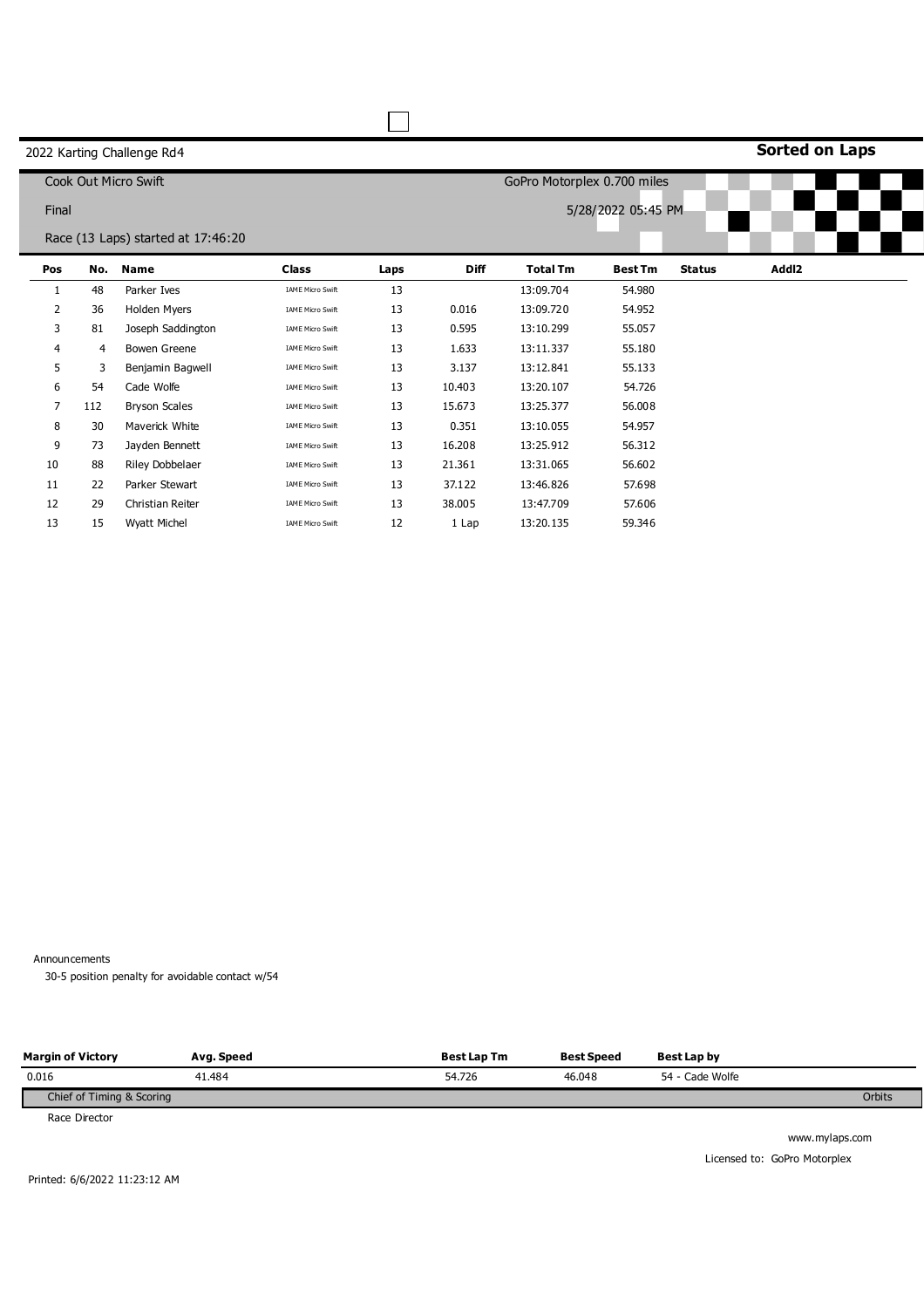**Sorted on Laps**

|                |                | Putt Putt Fun Center KA100 Junior  |              |      |             | GoPro Motorplex 0.700 miles |                    |               |       |  |
|----------------|----------------|------------------------------------|--------------|------|-------------|-----------------------------|--------------------|---------------|-------|--|
| Final          |                |                                    |              |      |             |                             | 5/28/2022 06:02 PM |               |       |  |
|                |                | Race (14 Laps) started at 18:02:37 |              |      |             |                             |                    |               |       |  |
| Pos            |                | No. Name                           | <b>Class</b> | Laps | <b>Diff</b> | <b>Total Tm</b>             | <b>Best Tm</b>     | <b>Status</b> | Addl2 |  |
| 1              | 811            | Adam Brickley                      | KA100 Junior | 14   |             | 12:38.947                   | 51.111             |               |       |  |
| 2              | 877            | Spencer Conrad                     | KA100 Junior | 14   | 0.032       | 12:38.979                   | 51.230             |               |       |  |
| 3              | 821            | Anthony Rivera                     | KA100 Junior | 14   | 0.226       | 12:39.173                   | 51.088             |               |       |  |
| 4              | 816            | <b>Mason Walters</b>               | KA100 Junior | 14   | 0.425       | 12:39.372                   | 51.118             |               |       |  |
| 5              | 833            | Max Taylor                         | KA100 Junior | 14   | 0.569       | 12:39.516                   | 51.003             |               |       |  |
| 6              | 5              | Davin Roberts                      | KA100 Junior | 14   | 0.644       | 12:39.591                   | 51.061             |               |       |  |
| 7              | 846            | <b>Wesley Gundler</b>              | KA100 Junior | 14   | 0.706       | 12:39.653                   | 50.926             |               |       |  |
| 8              | 427            | Ayden Young                        | KA100 Junior | 14   | 0.796       | 12:39.743                   | 51.151             |               |       |  |
| 9              | $\overline{4}$ | Jacob Williams                     | KA100 Junior | 14   | 1.948       | 12:40.895                   | 50.915             |               |       |  |
| 10             | 228            | CJ Bowman                          | KA100 Junior | 14   | 7.217       | 12:46.164                   | 51.585             |               |       |  |
| 11             | 712            | <b>Olivier Piatek</b>              | KA100 Junior | 14   | 9.561       | 12:48.508                   | 51.411             |               |       |  |
| 12             | 240            | Gabe Spencer                       | KA100 Junior | 14   | 10.442      | 12:49.389                   | 51.631             |               |       |  |
| 13             | 623            | James Newell                       | KA100 Junior | 14   | 10.508      | 12:49.455                   | 51.494             |               |       |  |
| 14             | 41             | Spencer Mast                       | KA100 Junior | 14   | 12.453      | 12:51.400                   | 51.835             |               |       |  |
| 15             | 14             | Vincent Capitillo                  | KA100 Junior | 14   | 12.596      | 12:51.543                   | 51.871             |               |       |  |
| 16             | 20             | <b>Mason Cantrell</b>              | KA100 Junior | 14   | 16.937      | 12:55.884                   | 51.362             |               |       |  |
| 17             | 49             | Ryan Wyhoon                        | KA100 Junior | 14   | 27.343      | 13:06.290                   | 53.046             |               |       |  |
| Not classified |                |                                    |              |      |             |                             |                    |               |       |  |
| <b>DNF</b>     | 358            | Nathan Guerreiro                   | KA100 Junior | 9    | <b>DNF</b>  | 9:08.736                    | 54.015             |               |       |  |
| <b>DNF</b>     | 807            | <b>Hailey Donelson</b>             | KA100 Junior |      | <b>DNF</b>  | 35.087                      |                    |               |       |  |

П

| <b>Margin of Victory</b>  | Avg. Speed | <b>Best Lap Tm</b> | <b>Best Speed</b> | Best Lap by        |        |
|---------------------------|------------|--------------------|-------------------|--------------------|--------|
| 0.032                     | 46.485     | 50.915             | 49.494            | 4 - Jacob Williams |        |
| Chief of Timing & Scoring |            |                    |                   |                    | Orbits |
|                           |            |                    |                   |                    |        |

Race Director

www.mylaps.com Licensed to: GoPro Motorplex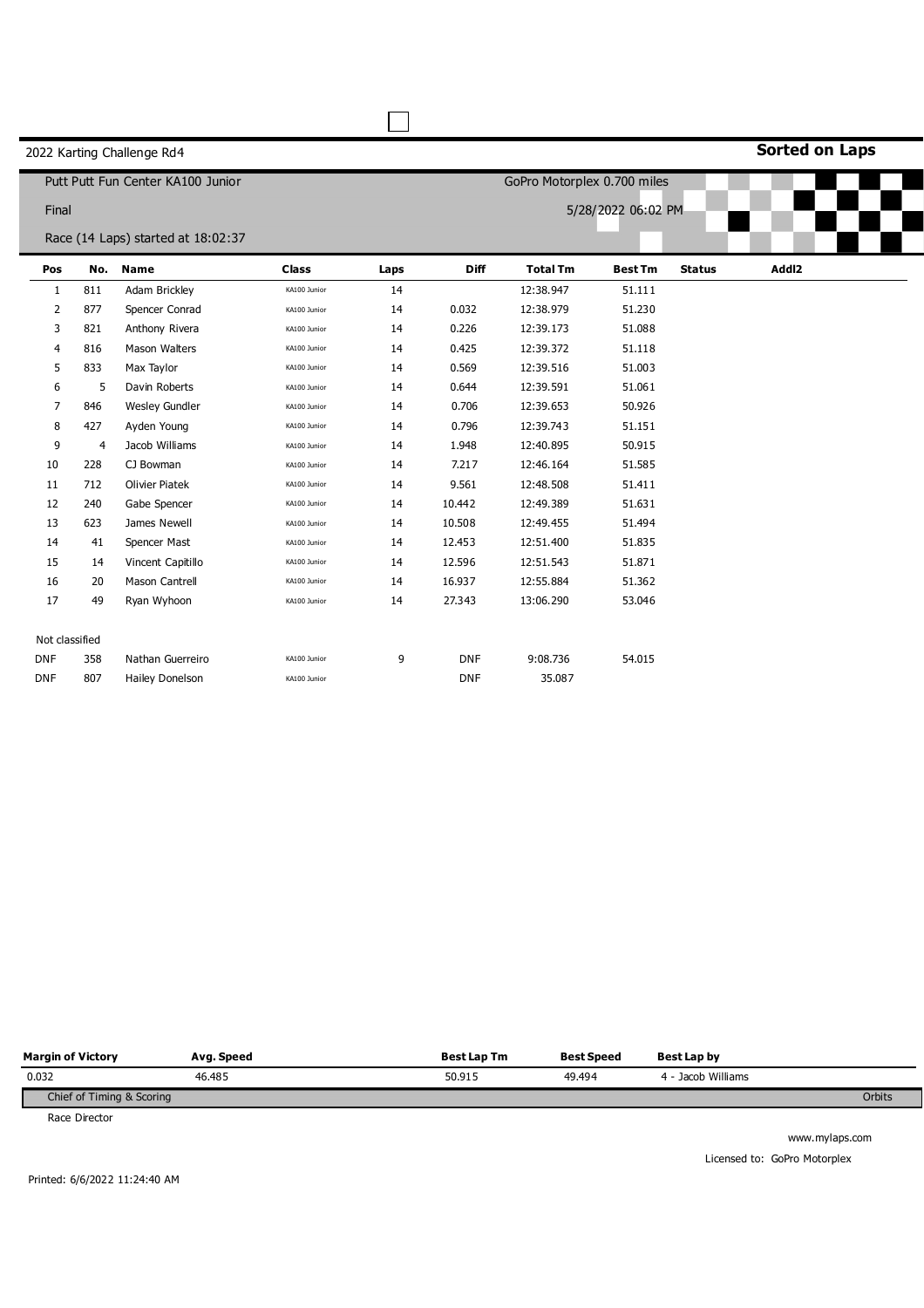|  |  | 2022 Karting Challenge Rd4 |  |
|--|--|----------------------------|--|
|--|--|----------------------------|--|

**Sorted on Laps**

|                |     | Kartsport IAME Swift               |                   |      |             | GoPro Motorplex 0.700 miles |                    |               |       |  |
|----------------|-----|------------------------------------|-------------------|------|-------------|-----------------------------|--------------------|---------------|-------|--|
| Final          |     |                                    |                   |      |             |                             | 5/28/2022 06:20 PM |               |       |  |
|                |     | Race (13 Laps) started at 18:20:27 |                   |      |             |                             |                    |               |       |  |
| Pos            | No. | <b>Name</b>                        | <b>Class</b>      | Laps | <b>Diff</b> | <b>Total Tm</b>             | <b>Best Tm</b>     | <b>Status</b> | Addl2 |  |
| 1              | 162 | Keelan Harvick                     | IAME Swift        | 13   |             | 12:26.206                   | 53.316             |               |       |  |
| 2              | 129 | Travis Pettit                      | IAME Swift        | 13   | 0.048       | 12:26.254                   | 53.207             |               |       |  |
| 3              | 125 | Lucas Palacio                      | IAME Swift        | 13   | 0.155       | 12:26.361                   | 53.305             |               |       |  |
| 4              | 110 | Henry Taylor                       | <b>IAME Swift</b> | 13   | 0.172       | 12:26.378                   | 53.124             |               |       |  |
| 5              | 140 | Carter McMurray                    | IAME Swift        | 13   | 0.229       | 12:26.435                   | 53.280             |               |       |  |
| 6              | 21  | Samuel Newell                      | <b>IAME Swift</b> | 13   | 2.822       | 12:29.028                   | 53.592             |               |       |  |
| $\overline{7}$ | 90  | Charles Applegate                  | <b>IAME Swift</b> | 13   | 7.486       | 12:33.692                   | 54.188             |               |       |  |
| 8              | 5   | William Kim                        | IAME Swift        | 13   | 14.367      | 12:40.573                   | 54.192             |               |       |  |
| 9              | 131 | Roman McCurdy                      | <b>IAME Swift</b> | 13   | 19.338      | 12:45.544                   | 53.981             |               |       |  |
| 10             | 22  | Austin Warner                      | IAME Swift        | 13   | 19.448      | 12:45.654                   | 53.996             |               |       |  |
| 11             | 187 | Zahid Ali                          | <b>IAME Swift</b> | 13   | 25.171      | 12:51.377                   | 54.196             |               |       |  |
| Not classified |     |                                    |                   |      |             |                             |                    |               |       |  |
|                |     |                                    |                   |      |             |                             |                    |               |       |  |
| <b>DNF</b>     | 23  | Kai Mars                           | <b>IAME Swift</b> | 7    | <b>DNF</b>  | 7:08.019                    | 54.315             |               |       |  |

 $\Box$ 

| <b>Margin of Victory</b>  | Avg. Speed | <b>Best Lap Tm</b> | <b>Best Speed</b> | Best Lap by        |        |
|---------------------------|------------|--------------------|-------------------|--------------------|--------|
| 0.048                     | 43.902     | 53.124             | 47,436            | 110 - Henry Taylor |        |
| Chief of Timing & Scoring |            |                    |                   |                    | Orbits |
|                           |            |                    |                   |                    |        |

Race Director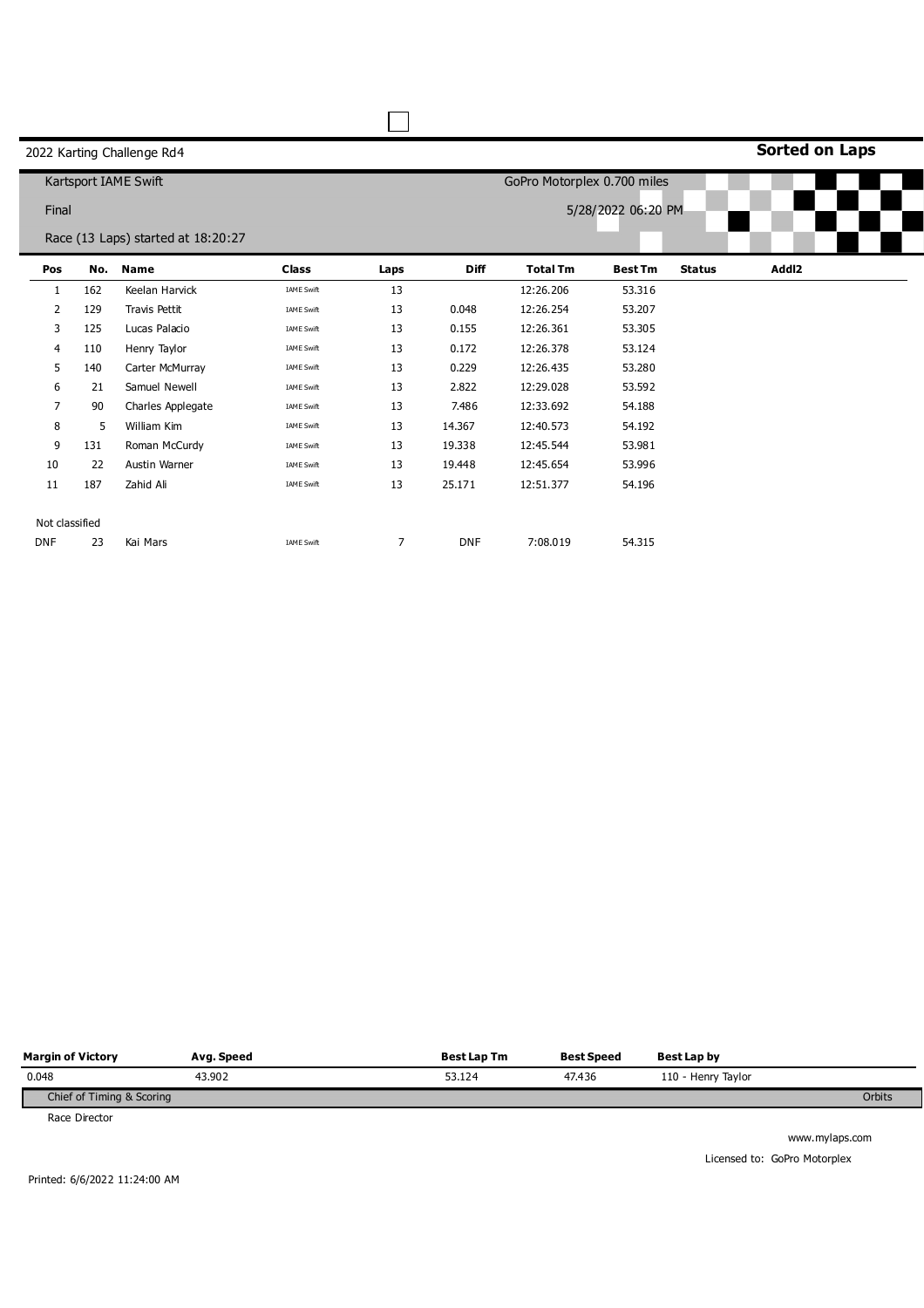# **Sorted on Laps**

|                |           | Timmy Tech Briggs Senior           |                      |                |            | GoPro Motorplex 0.700 miles |                    |               |       |  |
|----------------|-----------|------------------------------------|----------------------|----------------|------------|-----------------------------|--------------------|---------------|-------|--|
| Final          |           |                                    |                      |                |            |                             | 5/28/2022 06:36 PM |               |       |  |
|                |           | Race (15 Laps) started at 18:38:16 |                      |                |            |                             |                    |               |       |  |
| Pos            | No.       | <b>Name</b>                        | <b>Class</b>         | Laps           | Diff       | <b>Total Tm</b>             | <b>Best Tm</b>     | <b>Status</b> | Addl2 |  |
| $\mathbf{1}$   | 011       | Todd Baron                         | Briggs LO206 Senior: | 15             |            | 15:10.146                   | 56.544             |               |       |  |
| $\overline{2}$ | 27        | George Wheeler                     | Briggs LO206 Senior: | 15             | 0.104      | 15:10.250                   | 56.575             |               |       |  |
| 3              | 187       | Derek Sokol                        | Briggs LO206 Senior: | 15             | 0.242      | 15:10.388                   | 56.563             |               |       |  |
| 4              | 99        | Connor Yonchuk                     | Briggs LO206 Senior: | 15             | 1.648      | 15:11.794                   | 56.642             |               |       |  |
| 5              | 105       | Ryan Casner                        | Briggs LO206 Senior: | 15             | 5.355      | 15:15.501                   | 56.952             |               |       |  |
| 6              | 13        | Cam Burris                         | Briggs LO206 Senior: | 15             | 6.726      | 15:16.872                   | 57.046             |               |       |  |
| 7              | 96        | Chase Anderson                     | Briggs LO206 Senior: | 15             | 6.904      | 15:17.050                   | 56.875             |               |       |  |
| 8              | 39        | Dylan Amundsen                     | Briggs LO206 Senior: | 15             | 6.982      | 15:17.128                   | 56.850             |               |       |  |
| 9              | 26        | Victor Turner                      | Briggs LO206 Senior: | 15             | 8.805      | 15:18.951                   | 56.812             |               |       |  |
| 10             | 31        | Collin Jarrell                     | Briggs LO206 Senior: | 15             | 9.114      | 15:19.260                   | 56.981             |               |       |  |
| 11             | 16        | <b>Blake Hunt</b>                  | Briggs LO206 Senior: | 15             | 9.234      | 15:19.380                   | 57.244             |               |       |  |
| 12             | 74        | Joshua Harvey                      | Briggs LO206 Senior: | 15             | 13.597     | 15:23.743                   | 57.302             |               |       |  |
| 13             | 6         | Jack Sukeena                       | Briggs LO206 Senior: | 15             | 13.726     | 15:23.872                   | 57.252             |               |       |  |
| 14             | 22        | Luke DaCosta                       | Briggs LO206 Senior: | 15             | 17.034     | 15:27.180                   | 57.274             |               |       |  |
| 15             | 215       | Gavin Myers                        | Briggs LO206 Senior: | 15             | 17.193     | 15:27.339                   | 57.317             |               |       |  |
| 16             | $\pmb{0}$ | Jack Sparrow                       | Briggs LO206 Senior: | 15             | 20.076     | 15:30.222                   | 57.946             |               |       |  |
| 17             | 8         | DJ Fitzpatrick                     | Briggs LO206 Senior: | 15             | 22.831     | 15:32.977                   | 58.052             |               |       |  |
| 18             | 33        | Brody Bloxham                      | Briggs LO206 Senior: | 15             | 43.992     | 15:54.138                   | 59.228             |               |       |  |
| 19             | 43        | Nick Loden                         | Briggs LO206 Senior: | 15             | 44.328     | 15:54.474                   | 58.997             |               |       |  |
| 20             | 142       | David South                        | Briggs LO206 Senior: | 14             | 1 Lap      | 15:15.189                   | 1:00.371           |               |       |  |
| 21             | 45        | Tristan Loidl                      | Briggs LO206 Senior: | 14             | 1 Lap      | 15:21.806                   | 59.236             |               |       |  |
| Not classified |           |                                    |                      |                |            |                             |                    |               |       |  |
| <b>DNF</b>     | 055       | Carson Craig                       | Briggs LO206 Senior: | 6              | <b>DNF</b> | 6:46.303                    | 58.067             |               |       |  |
| <b>DNF</b>     | 28        | Felipe Ferreira                    | Briggs LO206 Senior: | $\overline{2}$ | <b>DNF</b> | 2:51.130                    | 58.603             |               |       |  |
| <b>DNF</b>     | 97        | Myles Goodman                      | Briggs LO206 Senior: | $\mathbf{1}$   | <b>DNF</b> | 1:54.361                    | 1:03.528           |               |       |  |
| DNF            | 08        | Collin Miller                      | Briggs LO206 Senior: | $1\,$          | <b>DNF</b> | 1:56.125                    | 1:02.967           |               |       |  |
| DNF            | 448       | Max Trammell                       | Briggs LO206 Senior: | $\mathbf{1}$   | <b>DNF</b> | 1:58.231                    | 1:05.220           |               |       |  |
| <b>DNF</b>     | 111       | Christopher Lewis                  | Briggs LO206 Senior: | $\mathbf{1}$   | <b>DNF</b> | 1:58.399                    | 1:06.365           |               |       |  |
| <b>DNF</b>     | 54        | Daniil Matsavila                   | Briggs LO206 Senior: |                | <b>DNF</b> | 51.438                      |                    |               |       |  |

 $\Box$ 

| <b>Margin of Victory</b>  | Avg. Speed | <b>Best Lap Tm</b> | <b>Best Speed</b> | Best Lap by      |        |
|---------------------------|------------|--------------------|-------------------|------------------|--------|
| 0.104                     | 41.532     | 56.544             | 44.567            | 011 - Todd Baron |        |
| Chief of Timing & Scoring |            |                    |                   |                  | Orbits |
| Brand Black and           |            |                    |                   |                  |        |

Race Director

www.mylaps.com Licensed to: GoPro Motorplex

Printed: 6/6/2022 11:26:25 AM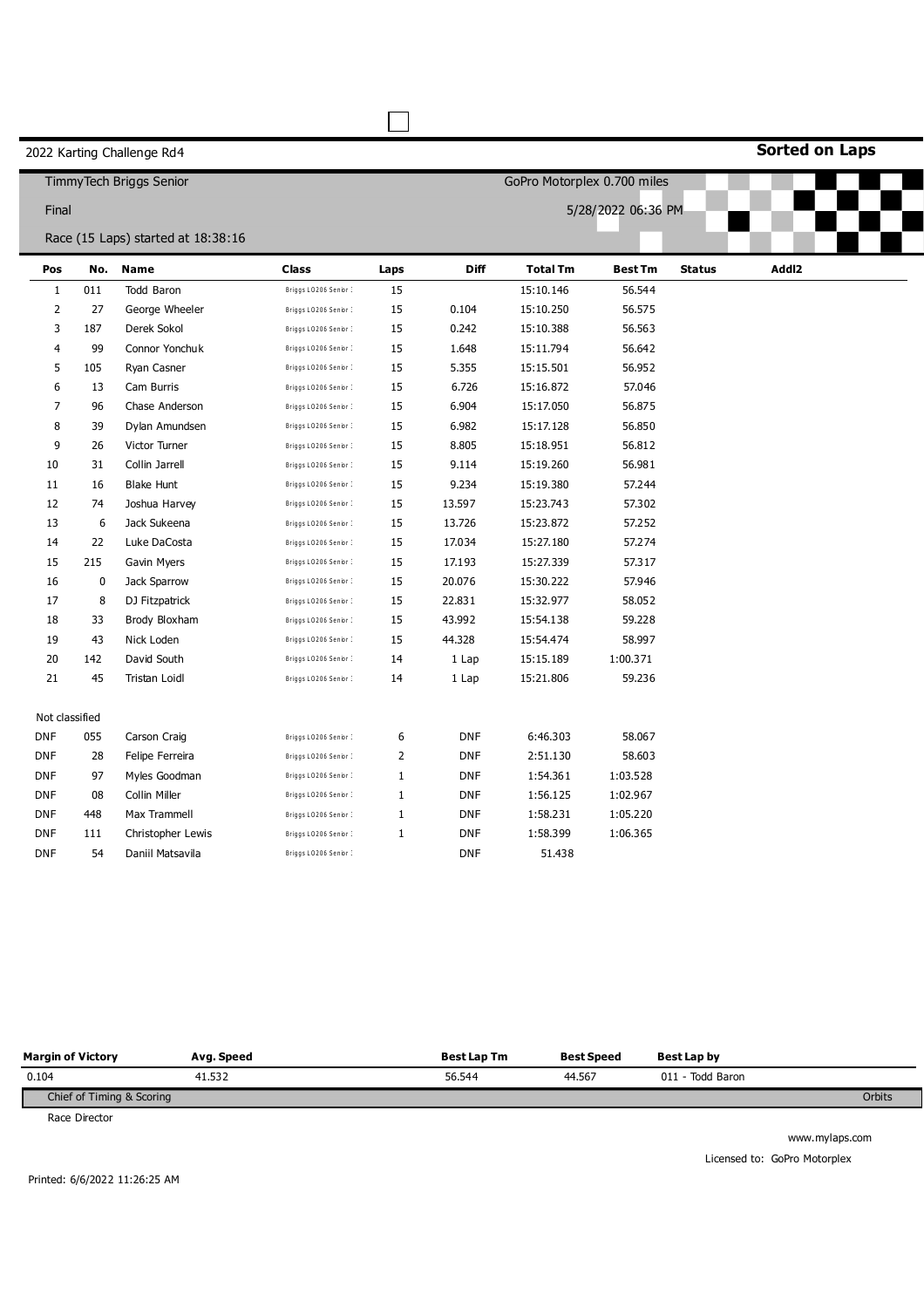# **Sorted on Laps**

|                |     | Stitch 98 IAME Heavy               |                   |      |             | GoPro Motorplex 0.700 miles |                    |               |       |  |
|----------------|-----|------------------------------------|-------------------|------|-------------|-----------------------------|--------------------|---------------|-------|--|
| Final          |     |                                    |                   |      |             |                             | 5/28/2022 06:54 PM |               |       |  |
|                |     | Race (14 Laps) started at 19:03:20 |                   |      |             |                             |                    |               |       |  |
| Pos            | No. | <b>Name</b>                        | <b>Class</b>      | Laps | <b>Diff</b> | <b>Total Tm</b>             | <b>Best Tm</b>     | <b>Status</b> | Addl2 |  |
| 1              | 521 | Alex Mueller                       | IAME Heavy        | 14   |             | 12:45.914                   | 49.329             |               |       |  |
| 2              | 520 | Connor Hare                        | <b>IAME Heavy</b> | 14   | 4.705       | 12:50.619                   | 49.763             |               |       |  |
| 3              | 24  | Mike Andrews Jr.                   | <b>IAME Heavy</b> | 14   | 5.368       | 12:51.282                   | 49.652             |               |       |  |
| $\overline{4}$ | 67  | Chris Vitale                       | <b>IAME Heavy</b> | 14   | 6.560       | 12:52.474                   | 49.688             |               |       |  |
| 5              | 82  | John- michael Shenette             | <b>IAME Heavy</b> | 14   | 7.815       | 12:53.729                   | 49.509             |               |       |  |
| 6              | 916 | Ryan Kane                          | <b>IAME Heavy</b> | 14   | 13.647      | 12:59.561                   | 49.930             |               |       |  |
| 7              | 6   | Taylor Meyn                        | <b>IAME Heavy</b> | 14   | 14.107      | 13:00.021                   | 50.119             |               |       |  |
| 8              | 2   | Tim Fara                           | IAME Heavy        | 14   | 30.157      | 13:16.071                   | 50.915             |               |       |  |
| 9              | 25  | Chris Hamilton                     | <b>IAME Heavy</b> | 14   | 48.302      | 13:34.216                   | 51.477             |               |       |  |
|                |     |                                    |                   |      |             |                             |                    |               |       |  |
| Not classified |     |                                    |                   |      |             |                             |                    |               |       |  |
| <b>DNF</b>     | 99  | <b>Matthew Turner</b>              | <b>IAME Heavy</b> | 1    | <b>DNF</b>  | 2:17.220                    | 1:08.881           |               |       |  |
| <b>DNS</b>     | 555 | Steven Stowe                       | <b>IAME Heavy</b> |      | <b>DNS</b>  |                             |                    |               |       |  |
| DQ             | 336 | Jake Potak                         | <b>IAME Heavy</b> | 14   | DQ          | 12:55.120                   | 49.645             |               |       |  |

Announcements

336-3 second penalty for tram lane violation 336-DQ for failing scales

| <b>Margin of Victory</b>  | Avg. Speed | <b>Best Lap Tm</b> | <b>Best Speed</b> | Best Lap by        |        |
|---------------------------|------------|--------------------|-------------------|--------------------|--------|
| 4.705                     | 46.063     | 49.329             | 51.086            | 521 - Alex Mueller |        |
| Chief of Timing & Scoring |            |                    |                   |                    | Orbits |

Race Director